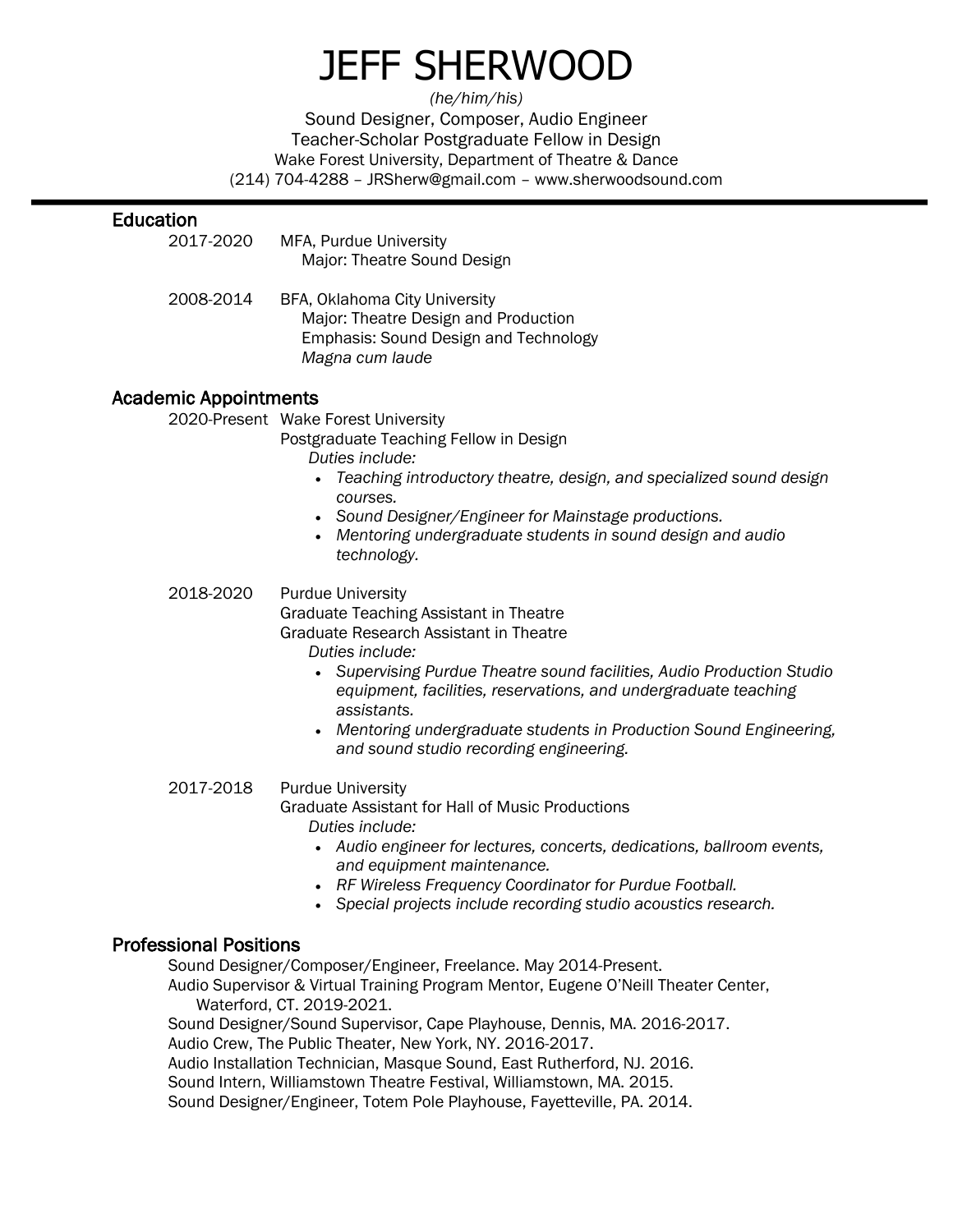# Licensures and Certifications

Dante Level 2 Certification, Audinate, October 18, 2019 Dante Level 1 Certification, Audinate, September 13, 2017 Quick System Setup & Alignment, Meyer Sound, May 13-14, 2013 Mixing Workshop with Buford Jones, Meyer Sound, May 15, 2013

#### Professional Memberships

- 2020-Present Southeastern Theatre Conference (SETC)
- 2015-Present International Alliance of Theatrical Stage Employees (IATSE), Local ACT
- 2015-Present Theatrical Sound Designers and Composers Association (TSDCA)
- 2011-Present United States Institute for Theatre Technology (USITT)
- 2011-Present Audio Engineering Society (AES)

# Awards and Honors

- Robert E. Cohen Sound Achievement Award for Young Designers, Managers, and Technicians in the Performing Arts, USITT. April 2, 2020.
- Graduate Assistant Excellence in Teaching Award, Department of Theatre, Purdue University. March 26, 2020.
- Young Ambassadors Program, USITT. January 31, 2019.

New York Sound Master Classes Scholarship, Live Design. June 2, 2015.

- Excellence in Sound Design & National Finalist, Kennedy Center American College Theatre Festival (KCACTF), Region 6. March 1, 2014.
- Meyer Sound Excellence in Sound Design, USITT-Southwest Region. January 19, 2014.
- Meritorious Achievement in Sound Design, Kennedy Center American College Theatre Festival (KCACTF), Region 6. March 2, 2013.
- Excellence in Sound Design & National Finalist, Kennedy Center American College Theatre Festival (KCACTF), Region 6. February 25, 2012.
- Broadway Sound Master Classes John and Helen Meyer Scholarship, Live Design. May 17, 2012.

Cirque du Soleil Elite Training Program, USITT. April 26, 2012.

Meyer Sound Excellence in Sound Design, USITT-Southwest Region. January 15, 2012.

# SCHOLARLY/CREATIVE WORK

# Sound Design for Theatre

#### Wake Forest University

2021 *Men on Boats,* Dir. Cindy Gendrich *Fall Faculty & Guest Artist Dance Concert*, Dir. Nina Lucas

2020 *Spring Senior Dance Showcase Dance Concert,* Dir. Christopher Martin

#### PlayMakers Repertory Company, Chapel Hill, NC

2020 *The Amish Project,* Dir. Sarah Elizabeth Wansley

#### Eugene O'Neill Theater Center, Waterford, CT

2019 Six guest and emerging artist projects for National Puppetry Conference Eight one-act new plays, National Theater Institute Theatermakers Summer Intensive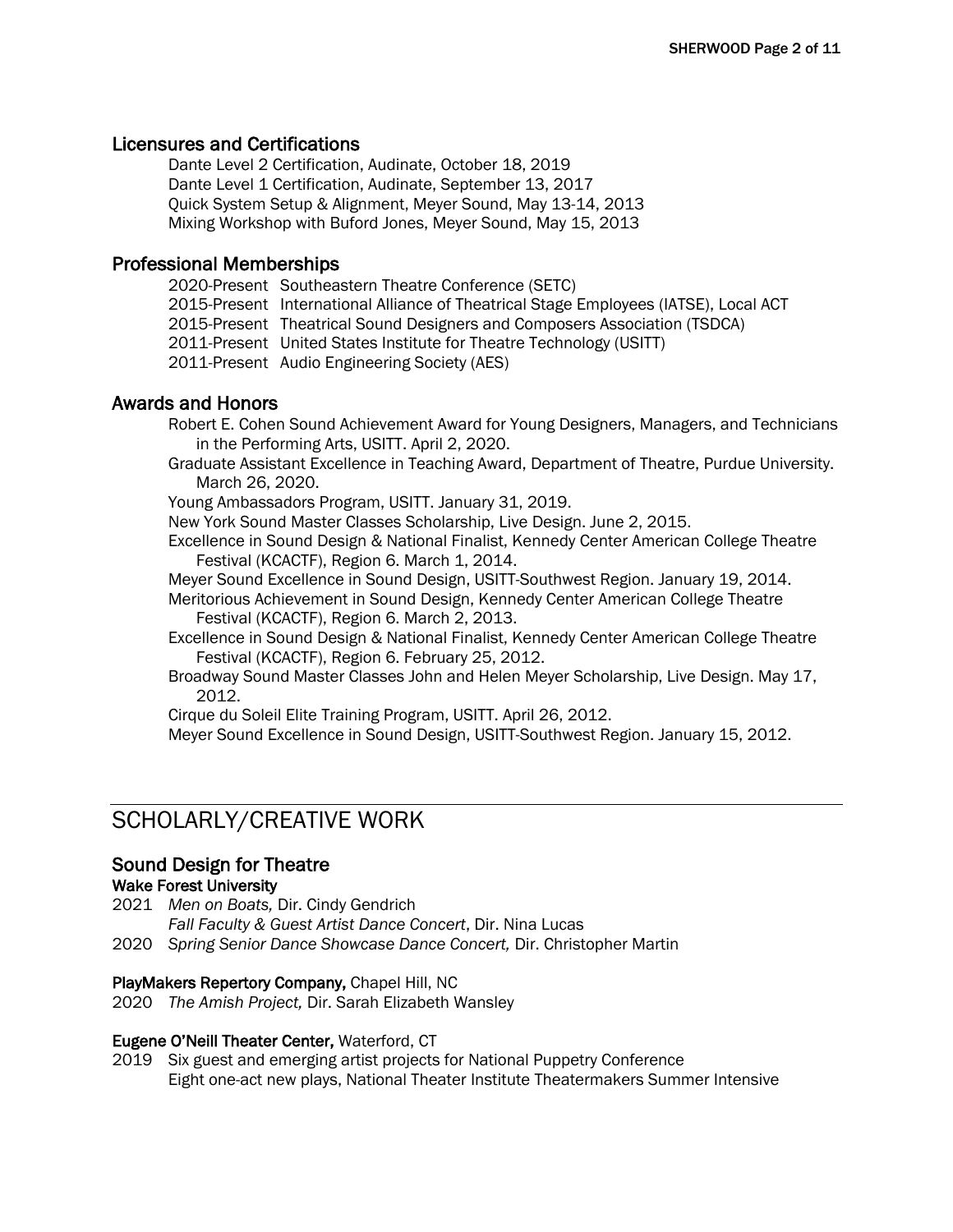#### Purdue University, West Lafayette, IN

- 2019 *Miss Bennet: Christmas at Pemberley,* Dir. Kristine Holtvedt
- 2018 *By the Way, Meet Vera Stark,* Dir. Ameenah Kaplan

#### Marymount Manhattan College, New York, NY

- 2017 *Kiss Me Kate,* Dir. Bethany C. Elkin
- 2015 *The Light in the Piazza*, Dir. Bethany C. Elkin
- 2014 *O Pioneers!,* Dir. Kevin Connell
- 2014 *Polaroid Stories,* co-design Toby Algya, Dir.

#### Chautauqua Theater Company, New Play Workshop, Chautauqua, NY

2018 *The Amish Project,* Dir. Sarah Elizabeth Wansley *jump* by Charly Evon Simpson, Dir. Summer L. Williams *Mother Russia/Untitled Russia Play* by Lauren Yee, Dir. Nicholas Avila *As You Like It*, Dir. Andrew Borba

#### Cape Playhouse, Dennis, MA

- 2017 *25th Annual Putnam County Spelling Bee,* Dir. Jeffry Denman *The Foreigner,* Dir. Hunter Foster *Art,* Dir. Matt Lenz
- 2016 *The Mousetrap,* Dir. Pamela Hunt *Cabaret,* Dir. Hunter Foster *The Music Man,* Dir. James Brennan *Talley's Folly,* Dir. Skip Greer *Last of the Red Hot Lovers,* Dir. Tim Threlfall

Power Out NYC, Horse Trade's FRIGID New York Festival, New York, NY 2016 *Emily Dickinson: Paranormal Investigator* by Todd Brian Backus, Dir. Ben Ferber

#### Williamstown Theatre Festival, Professional Training Program, Williamstown, MA

2015 *Zastrozzi: The Master of Discipline,* Dir. Gabriel Weismann *Take the Car,* Dir. Ben Ferber

#### Totem Pole Playhouse, Fayetteville, PA

- 2015 *The Nerd,* Dir. David H. Caldwell
- 2014 *A Christmas Carol,* Dir. Rowan Joseph *Godspell,* Dir. Rowan Joseph *Steel Magnolias,* Dir. Skip Greer

#### Oklahoma City Repertory Theatre, Oklahoma City, OK

- 2014 *Much Ado About Nothing,* Dir. Rene' Moreno
- 2013 *The Importance of Being Earnest,* Dir. D. Lance Marsh

#### Lyric Theatre of Oklahoma, Oklahoma City, OK

2012 *The Mystery of Irma Vep*

#### Oklahoma Shakespeare in the Park, Oklahoma City, OK

2012 *The Tempest,* Dir. Michael Jones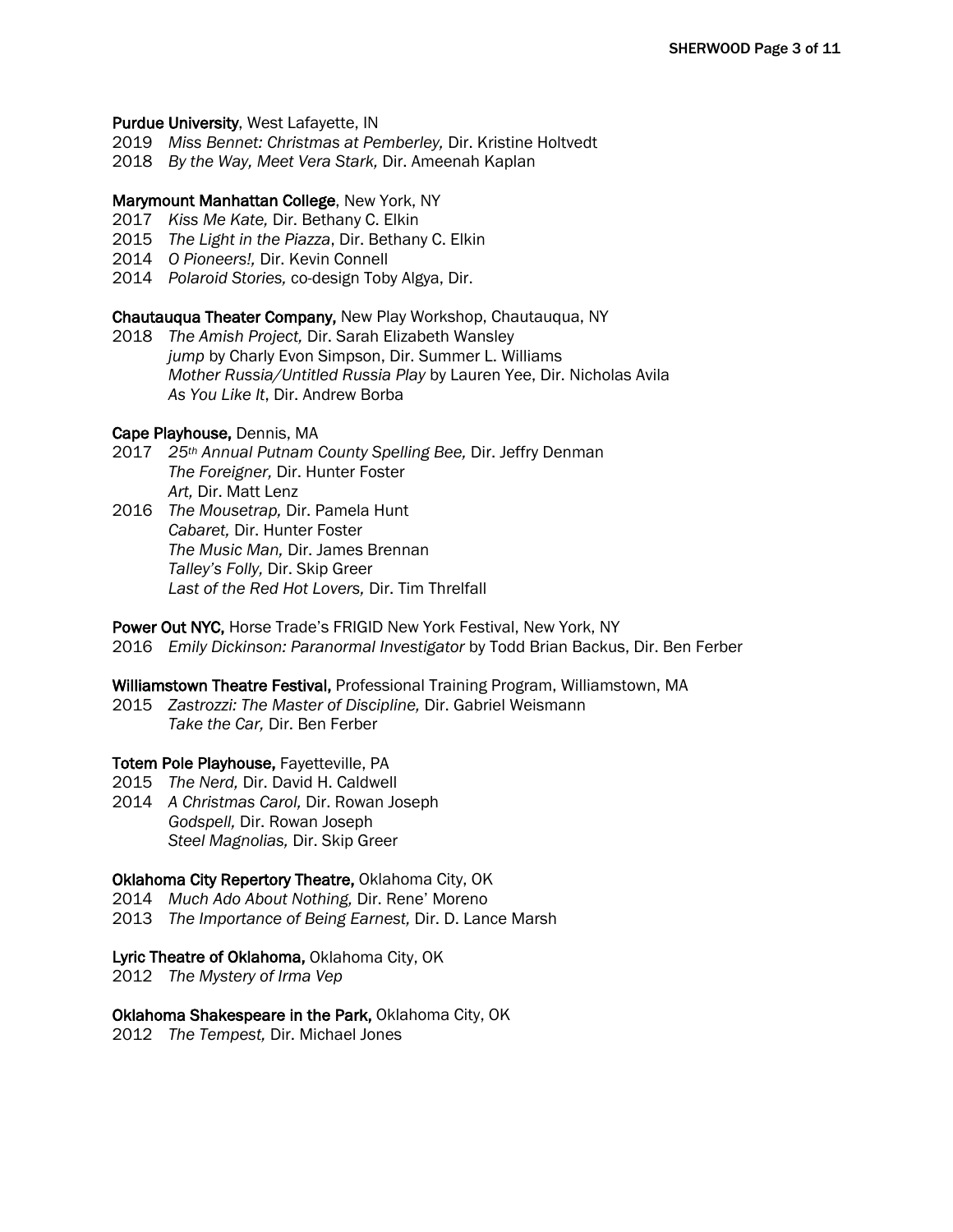# Associate/Assistant Sound Design for Theatre

- 2018 *The Wanderer*, Assisted Miles Polaski, Baryshnikov Arts Center, New York, NY, 2018.
- 2017 *Cost of Living*, Assisted Rob Kaplowitz, Manhattan Theatre Club, New York, NY, 2017. *Ernest Shackleton Loves Me,* Assisted Rob Kaplowitz, Second Stage Tony Kiser Theatre, Q-Theatricals, New York, NY, 2017.
	- *On the Exhale*, Assisted Bart Fasbender, Roundabout Theatre Company, Roundabout Underground, New York, NY, 2017.
	- *Clue: On Stage*, Assisted Bart Fasbender, Bucks County Playhouse, New Hope, PA, 2017.
- 2016 *Turn Me Loose*, Assisted Leon Rothenberg, Westside Theatre, New York, NY, 2016.
- 2014 *Brightness of Heaven*, Assisted Janie Bullard, Cherry Lane Studio Theatre, New York, NY, 2014. Led to Associate Sound Design for the regional theatre re-mount, re-titled as *For Heavens' Sake,* at 710 Main Theatre at Shea's, Buffalo, NY in 2015.

#### Chautauqua Theater Company, Chautauqua, NY:

2018 *Into the Breeches* by George Brant, Assisted Rob Kaplowitz, 2018. *Airness* by Chelsea Mercantel, Assisted Miles Polaski, 2018. *An Octoroon*, Assisted Vincent Olivieri, 2018.

#### Sound Design for Broadcast, Radio, Podcast, Film, Television

2021 *The Jewish Story,* Season Two, Dir. Drew Michael Feldman OpenDor Media/Unpacked YouTube channel Supervising sound editor, sound designer for 10-episode animated documentary series

*Faces of the Holocaust,* Dir. Drew Michael Feldman OpenDor Media/Unpacked YouTube channel Supervising sound editor, sound designer for 4-episode animated documentary series

*McCobb Mortality Services,* Dir. Drew Nichols, New York, New York Supervising sound editor, sound designer for new musical theatre podcast production

*Holding the Mirror up to NATURE,* Dir. Sharon Andrews, Wake Forest University, Winston-Salem, NC Supervising sound editor, sound designer, voice-over recordist, and Foley artist for video

- 2020 *Connected in the Deep,* Dir. Cindy Gendrich, Wake Forest University, Winston-Salem, NC Supervising sound editor, sound designer, voice-over recordist, and Foley artist for 2-episode podcast featuring 6 audio plays: *The Ballad of 423 and 424* by Nicholas Pappas*, Paola and Andrea at the Altar of Words (& Pablo and Andrew at the Altar of Words)* by Jose Rivera*, Dear Dashboard* by Justice Hehir*, I Love You Terribly* by Claudia Barnett*, The Dungeons and the Dragons* by Kyle John Schmidt*.*
- 2019 *Teleye Saldiv*

Co-wrote and co-produced radio drama with Krysta Rogers, Adam Lewis Co-Composed and performed title theme and incidental music Aired on WBAA Radio 105.9 FM as part of *A Theatre In Your Head,* West Lafayette, Indiana

*Master of Return* (Short), Dir. Drew M. Feldman, New York, New York Supervising sound editor, sound designer, and Foley artist for video

2018 "Pilot: 101" *Expats* TV Episode, Dir. Drew M. Feldman, Jerusalem, Israel Supervising sound editor, sound designer, and Foley artist for video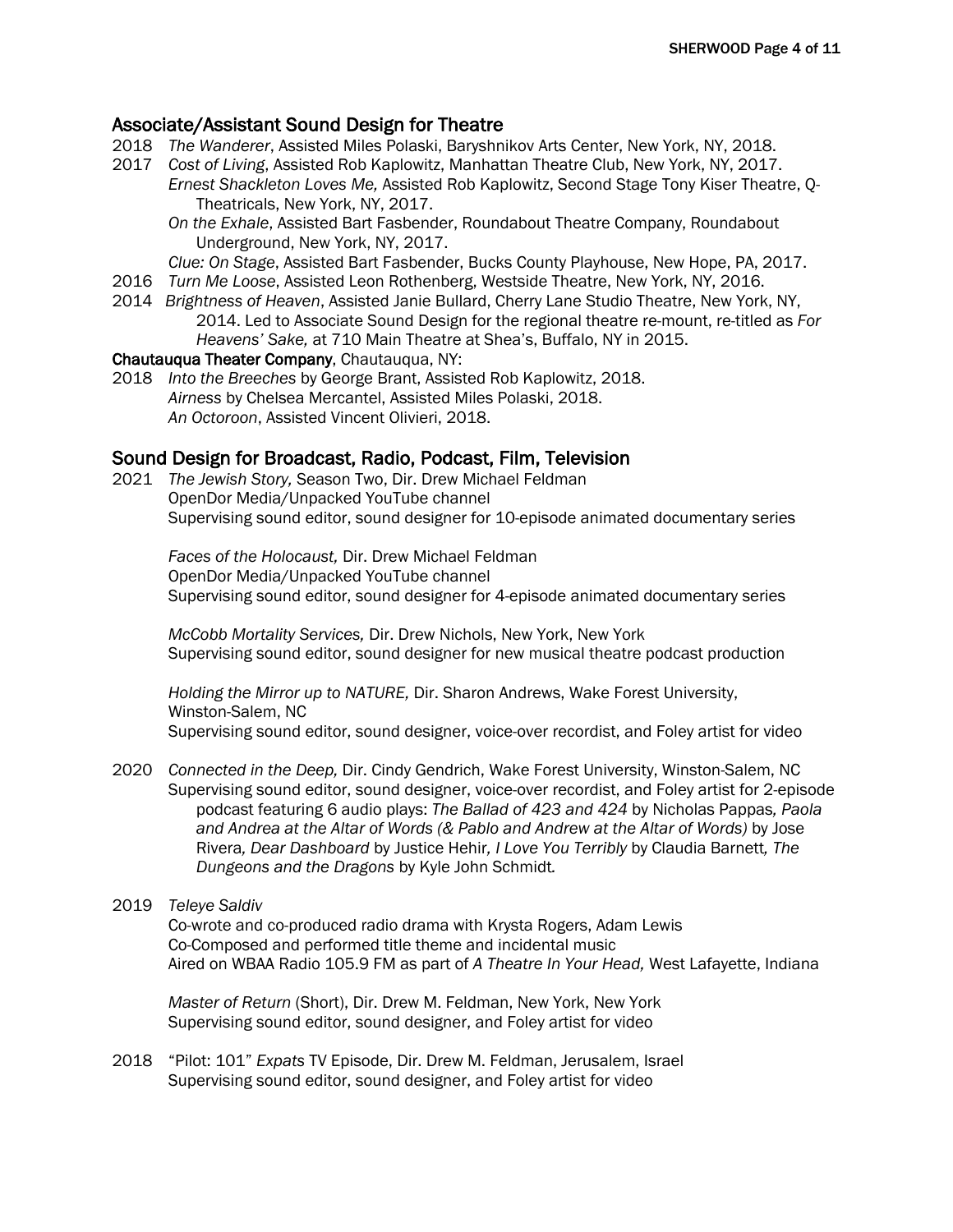- 2016 *White Noise* (Short), Dir. Drew M. Feldman, Los Angeles, California Supervising sound editor, sound designer, and Foley artist for video
- 2015 *Troilus & Cressida* (Short), Dir. Drew M. Feldman, Los Angeles, California Supervising sound editor, sound designer, and Foley artist for video

*We Are ROM3* (Short), Dir. Drew M. Feldman, Los Angeles, California Supervising sound editor, sound designer, and Foley artist for video

*Co-Op Musical*, Dir. Liz Carlson, Naked Angels Radio Musicals Podcast, New York, New York Sound designer and recording engineer for broadcast performance

*Life and Career of Gary Strongflock,* Dir. Laura Savia, Naked Angels Radio Podcast, New York, New York, Sound designer and recording engineer for broadcast performance

#### Music Composition

2020 "Untitled" contemporary dance composition, Choreog. Emma G Maggart Purdue University Contemporary Dance Company, West Lafayette, Indiana 2018-2019 Music composition and incidental music for four plays: *Miss Bennet: Christmas at Pemberley, She Kills Monsters, By the Way Meet Vera Stark, The Beaux' Stratagem* Purdue University Theatre, West Lafayette, Indiana 2018 "Energetic and Wonderous" for flute, B-flat clarinet, and cello Purdue University, West Lafayette, Indiana 2017 "For A Lamb" art song composition for soprano voice and piano Purdue University, West Lafayette, Indiana

# Audio Engineering, Sound Mixing, Deck Sound

- 2019-2021 Audio engineer/mixer for ten outdoor live music concerts, four cabaret performances, one musical, and two galas at Eugene O'Neill Theater Center in Waterford, CT.
- 2016-2017 Audio engineer/mixer for three musicals at Cape Playhouse in Dennis, MA.
- 2016 Deck sound, *Sweet Charity,* The New Group at Signature Theatre in New York, New York.
- 2015 Assistant audio/deck sound for Big League Productions' *How the Grinch Stole Christmas! The Musical* Nashville, IATSE yellow-card production at Grand Ole Opry House, Nashville, TN.

Deck sound, *Unknown Soldier,* Williamstown Theatre Festival, Williamstown, MA.

- 2014-2015 Audio engineer/mixer for four plays and two musicals at Totem Pole Playhouse in Fayetteville, PA.
- 2012-2013 Deck sound for seven musicals and one concert for Lyric Theatre of Oklahoma at Civic Center Music Hall in Oklahoma City, OK.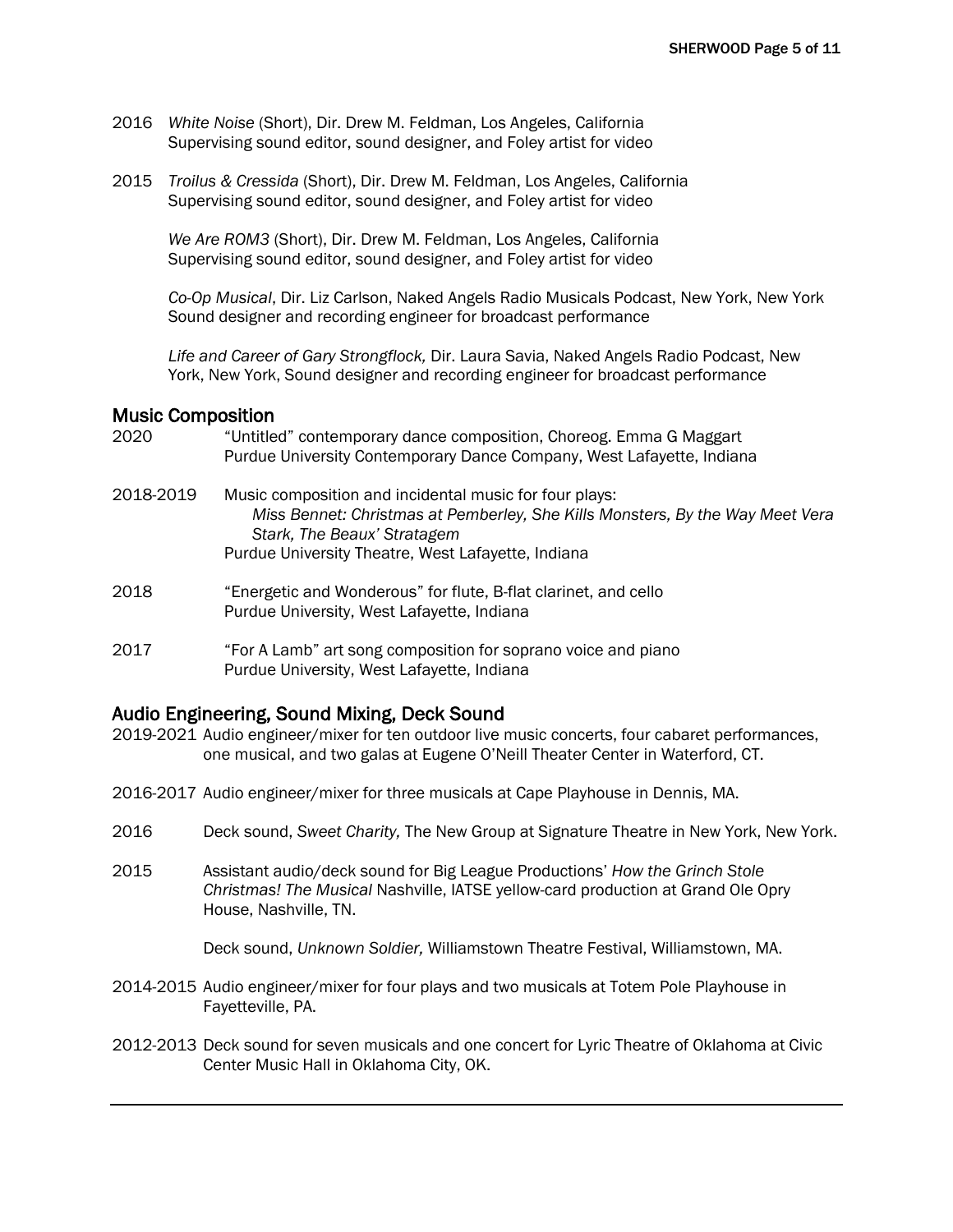# **TEACHING**

# Wake Forest University

Theatre 110 Intro to Western Theatre (Online), 3 courses.

Theatre 150 Intro to Design and Production, 2 courses.

Theatre 253 Sound and Projections Design for Theatre (Blended), 1 course, Co-taught.

Theatre 290 / Engineering 240 Special Seminar: Sound for Musical Theatre / Sound for Musical Theatre with Engineering Applications, 1 course (Spring 2022).

Theatre 294 Individual Study: Advanced Sound Design and Engineering, 1 course.

# Curriculum Design

- 2021 Developing new course Theatre 290 cross-listed with Engineering 240 in live sound for musical theatre for Spring 2022. Re-designed curriculum for sound design and audio technology portion of Theatre 253 Sound and Projections course, including learning outcomes, lecture material, and assessments.
- 2020 Re-designed curriculum for Sound Lab sessions of Theatre 150 lab component, adding new topics in audio editing with Adobe Audition, microphones, digital mixing consoles, loudspeaker system design.

# Mentorship

Mentored students in sound design, assistant sound design, production sound engineer, and sound board operator for Mainstage theatre, dance, and student-produced productions.

- 2021 Lydia Evans: lead sound designer for *Normal Heart* (mainstage), lead sound designer for *Two Gentlemen of Verona* (studio series).
	- Vir Gupta: assistant sound designer and sound board operator for *Men on Boats* (mainstage)*,* lead sound designer for *John Proctor is the Villain* (mainstage), sound designer for *Haunted Trails 2021* (AAP student theatre).

Patrick Cheon: assistant sound designer for *Normal Heart* (mainstage), associate sound designer for *John Proctor is the Villain* (mainstage)*.* 

Claude Bragg: sound board operator for *Fall Dance 2021* (mainstage).

Ruisi Nicole Liu: sound designer for *Proof* (AAP student theatre).

Fuyuan Freya Zheng: sound designer *Kinderschizen* (BiMoo Chinese student theatre). Zoe Stuckey: sound designer for *Grimm Unfoldings at Hesse-Kassel* (studio series).

Emma Szuba: assistant sound designer for *Grimm Unfoldings at Hesse-Kassel* (studio series).

Isabella Cornea: co-sound designer & dialog editor for *holding the mirror up to NATURE* (mainstage), production sound engineer for *Spring Dance 2021*  (mainstage).

Zachary Atala: assistant sound board operator for *Spring Dance 2021* (mainstage).

- 2020 Isabella Cornea: sound designer for *Dear Dashboard* (mainstage)*,* assistant sound designer & foley for *Connected in the Deep* (mainstage).
	- Sean Jones: assistant sound designer for *Connected in the Deep* (mainstage), sound designer for *Haunted Trails 2020* (AAP student theatre).

# Guest Lectures

*Sound Design,* Theatre 110 Intro to Western Theatre, 6 lectures.

*Men on Boats Sound Design Process,* Theatre 290/Entrepreneurship 303: Arts & Innovation, 1 lecture.

*What do I do when I head out into the real world?,* Theatre 395 Senior Seminar, 1 lecture. *Graduate School—Is it for me?,* Theatre 395 Senior Seminar, 1 lecture.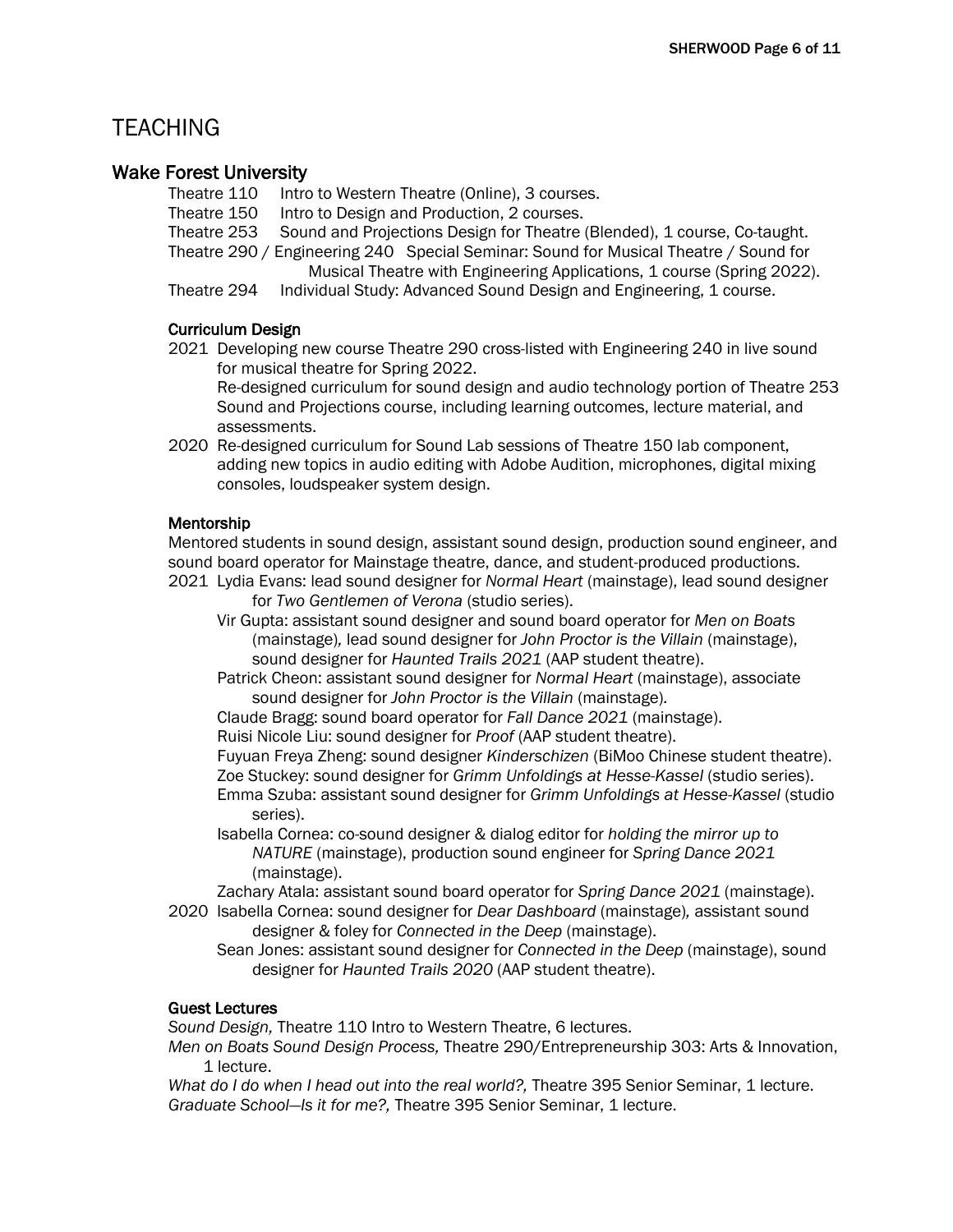# Purdue University

- Theatre 163 Introduction to Sound Design and Technology, 2 courses.
- Theatre 253 Survey of Audio Production, 1 course.
- Theatre 263 Introduction to Sound Studios, 1 course.
- Music 270 Skills in Computer Music, 1 course, *Co-taught with Allen McCullough*

#### Curriculum Design

- 2020 Designed curriculum for new course Music 270; Digital Performer, MIDI and virtual instrument music production portions, including learning outcomes, modules, lecture material, and assessments.
- 2018 Re-structured Theatre 160 course calendar and assessments with faculty supervisor, Richard K. Thomas.
- 2017 Re-structured student Production Sound Engineer responsibilities and guidelines for Purdue Theatre mainstage productions with faculty supervisor Richard K. Thomas, Jing Zhao, and Zackery Bennett.

#### Guest Lectures

# Other Academic Units

- National Theater Institute- Guest faculty, 10 masterclasses on sound design over 4 semesters, mentored 6 directing students in theater lab projects, Eugene O'Neill Theater Center, Waterford, Connecticut, December 2020-Present.
- Oklahoma City University- Guest lecture, Sound Seminar, virtually, October 28, 2021.
- University of North Carolina School of the Arts- Soldering Audio Connectors, 3-week workshop to 16 undergraduate and graduate students, Winston-Salem, North Carolina, March 30-April 15, 2021.
- Virginia Tech University- Sound system operation training to sound undergraduate students, May 12, 2019.

#### Eugene O'Neill Theater Center-

Technical Theater Training Program (TTTP)- Founding mentor for online training program developed in response to a cancelled 2020 season. Started as Sound Observership program in 2020 that developed into TTTP for 2021 summer season.

Sound Intern Workshops- topics including Digital Sound Console Programming, A2/Wireless Microphone Technician Work, Room Acoustics Research Project, Sound System Tuning and Calibration, and Sound Design Guerilla Challenge, Waterford, Connecticut, May-August 2019, 2021.

Marymount Manhattan College- mentored undergraduate sound design and sound engineering students as Guest Sound Designer for Theatre Production Workshops, New York, New York, 2014-2017.

*Sound Documentation: Signal Flow and Devices Plot,* Theatre 254 Drafting for Theatre, November 1 and 8, 2019.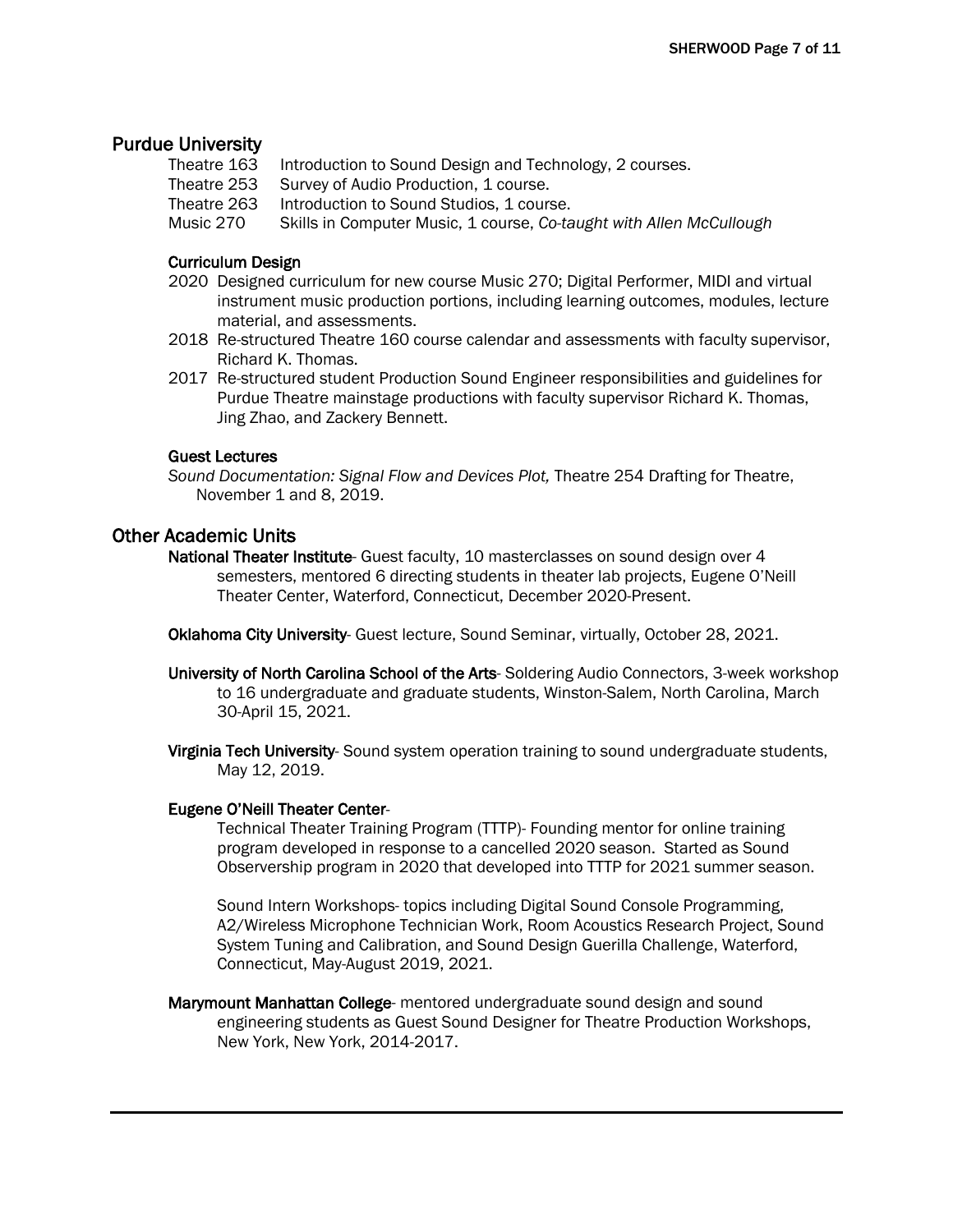# RESEARCH

# Presentations Given

- Sherwood, J. R. (Presenter), Drashner, N. (Presenter), Payne, J. (Presenter), 72nd SETC Convention, "Design South: Sound," virtual, March 4, 2021.
- Sherwood, J. R. (Presenter), "Smaart and Sound System Design for Live Sound Reinforcement," Audio Engineering Society, Purdue University student chapter, March 5, 2020.
- Sherwood, J. R. (Panelist), Schmitz, J. (Panelist), Thomas, S. (Panelist), KCACTF National Festival, "Sound Designer Alumni Roundtable," Kennedy Center American College Theater Festival, Washington, D.C. April 17, 2019.
- Sherwood, J. R. (Presenter), Raushkolb, D. R. (Presenter), USITT Conference & Stage Expo, "Freelance/Independent Contractor: Do's and Don't's," United States Institute for Theatre Technology, St Louis, MO. March 10, 2017.
- Sherwood, J. R. (Panelist), Mooney, A. S. (Moderator), Davis, R. (Panelist), USITT Conference & Stage Expo, "Faith, Fabric, and Followspots: Negotiating Personal and Professional Goals," United States Institute for Theatre Technology, Salt Lake City, UT. March 17, 2016.
- Sherwood, J. R. (Presenter), KCACTF Region 6 Festival, "An Inside Look at the KCACTF National Festival," Kennedy Center American College Theater Festival Region 6, Shreveport, LA. February 27, 2014.

# Design Exhibitions

- 2019 Exhibited Master of Fine Arts Terminal Project research and design for *Miss Bennet: Christmas at Pemberley* and sound design portfolio at Patty and Rusty Rueff West Gallery at Purdue University, December 2-14, 2019.
- 2014 Exhibited sound designs at juried Young Designers' Forum at United States Institute for Theatre Technology (USITT) National Conference in Fort Worth, Texas, March 26-29, 2014.

Exhibited Region VI Excellence in Sound Design Award-winning sound design at the national Kennedy Center American College Theater Festival (KCACTF) in Washington, D.C., April 15-19, 2014.

Exhibited sound designs at Kennedy Center American College Theater Festival (KCACTF) Region VI Festival at Centenary College of Louisiana, Shreveport, Louisiana, February 24- March 1, 2014.

Exhibited sound designs at United States Institute for Theatre Technology Southwest Regional Section (USITT-SW) Winter Symposium at University of Texas in Austin, Texas, January 17-19, 2014.

2013 Exhibited sound designs at Kennedy Center American College Theater Festival (KCACTF) Region VI Festival at Centenary College of Louisiana, Shreveport, Louisiana, February 26- March 2, 2013.

Exhibited sound designs at United States Institute for Theatre Technology Southwest Regional Section (USITT-SW) Winter Symposium at Sam Houston State University in Huntsville, Texas, January 18-20, 2013.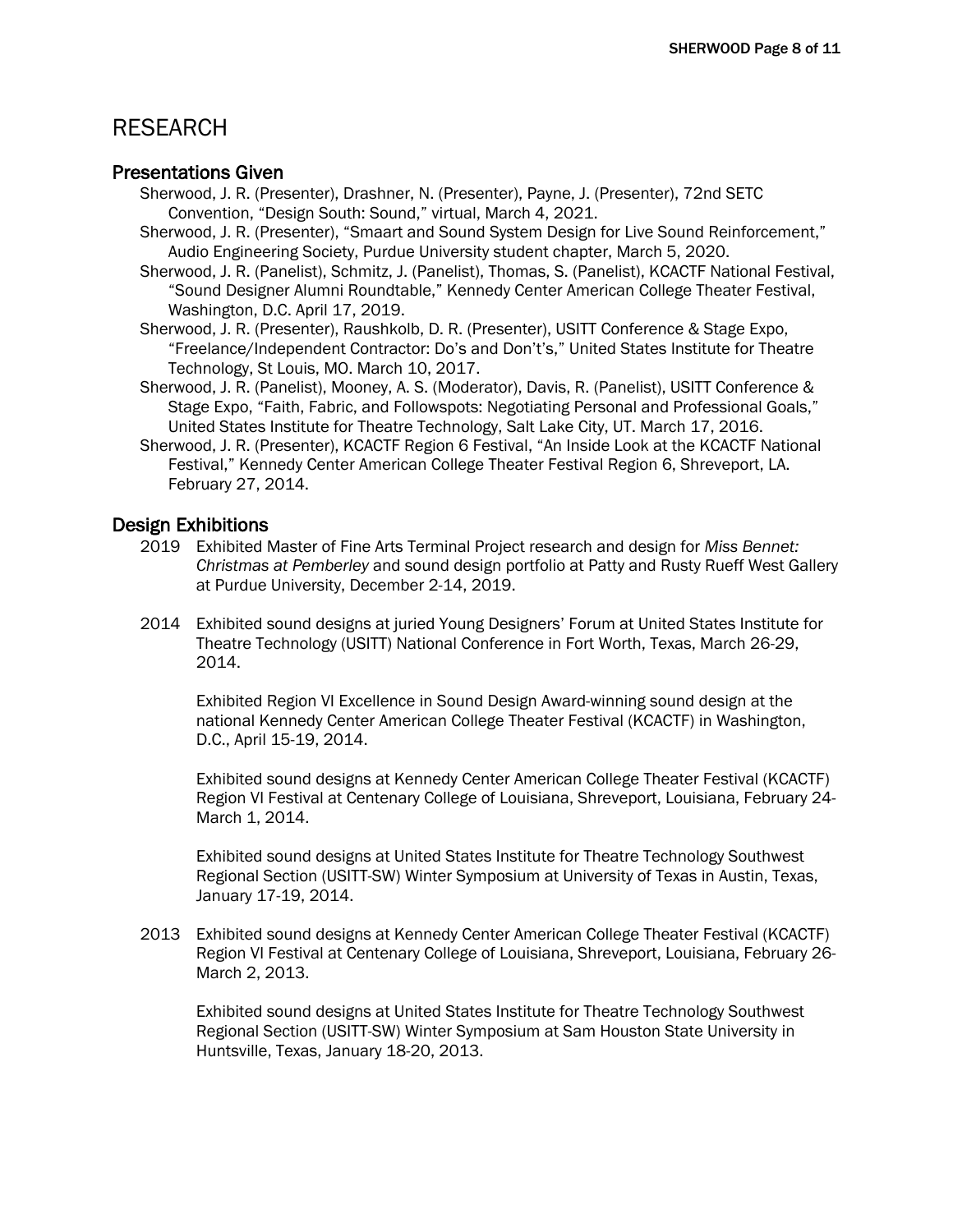2012 Exhibited Region VI Excellence in Sound Design Award-winning sound design at the national Kennedy Center American College Theater Festival (KCACTF) in Washington, D.C., April 17-21, 2012.

Exhibited sound designs at Kennedy Center American College Theater Festival (KCACTF) Region VI Festival at University of Oklahoma in Norman, Oklahoma, February 22-25, 2012.

Exhibited sound designs at United States Institute for Theatre Technology Southwest Regional Section (USITT-SW) Winter Symposium at Oklahoma State University, January 13-15, 2012.

#### Grants and Fellowships

- 2020 Wake Forest University Teach from Home Equipment Grant
- 2018 Chautauqua Theater Company Sound Design Fellowship

# Press and Publications

2020 Podcast interview, "2020 Robert E. Cohen Sound Achievement Award Winner Jeff Sherwood," USITT TECHnically Speaking Podcast, May 8, 2020.

Contributed to "USITT Sound Documentation Recommendations 2020" industry standards document presented at USITT National Conference, virtually, April 2, 2020.

# **SERVICE**

| <b>General Service</b><br>Department |                                                                                                                                                                                                               |
|--------------------------------------|---------------------------------------------------------------------------------------------------------------------------------------------------------------------------------------------------------------|
|                                      | 2020-Present Committee Member, Season Selection Committee, Wake Forest University,<br>Department of Theatre.<br>Committee Member, Student Awards Committee, Wake Forest University,<br>Department of Theatre. |
| 2018-2020                            | Committee Member, BA Sound for the Performing Arts (THSP) major<br>Evaluation Committee, Purdue University, Department of Theatre.                                                                            |
| 2018                                 | Workshop Organizer, two-day sound design workshop with Lindsay Jones,<br>Purdue University, December 13-14, 2018.                                                                                             |
| Professional                         | 2017-Present Member, Education Commission, United States Institute for Theatre<br>Technology (USITT).                                                                                                         |
|                                      | 2011-Present Member, Sound Commission, United States Institute for Theatre Technology<br>(USITT).                                                                                                             |
| 2021                                 | Contributed to study conducted by Off-Broadway Assistant Designers Advisory<br>Group (OBADAG) for recommendations to United Scenic Artists Local 829 for                                                      |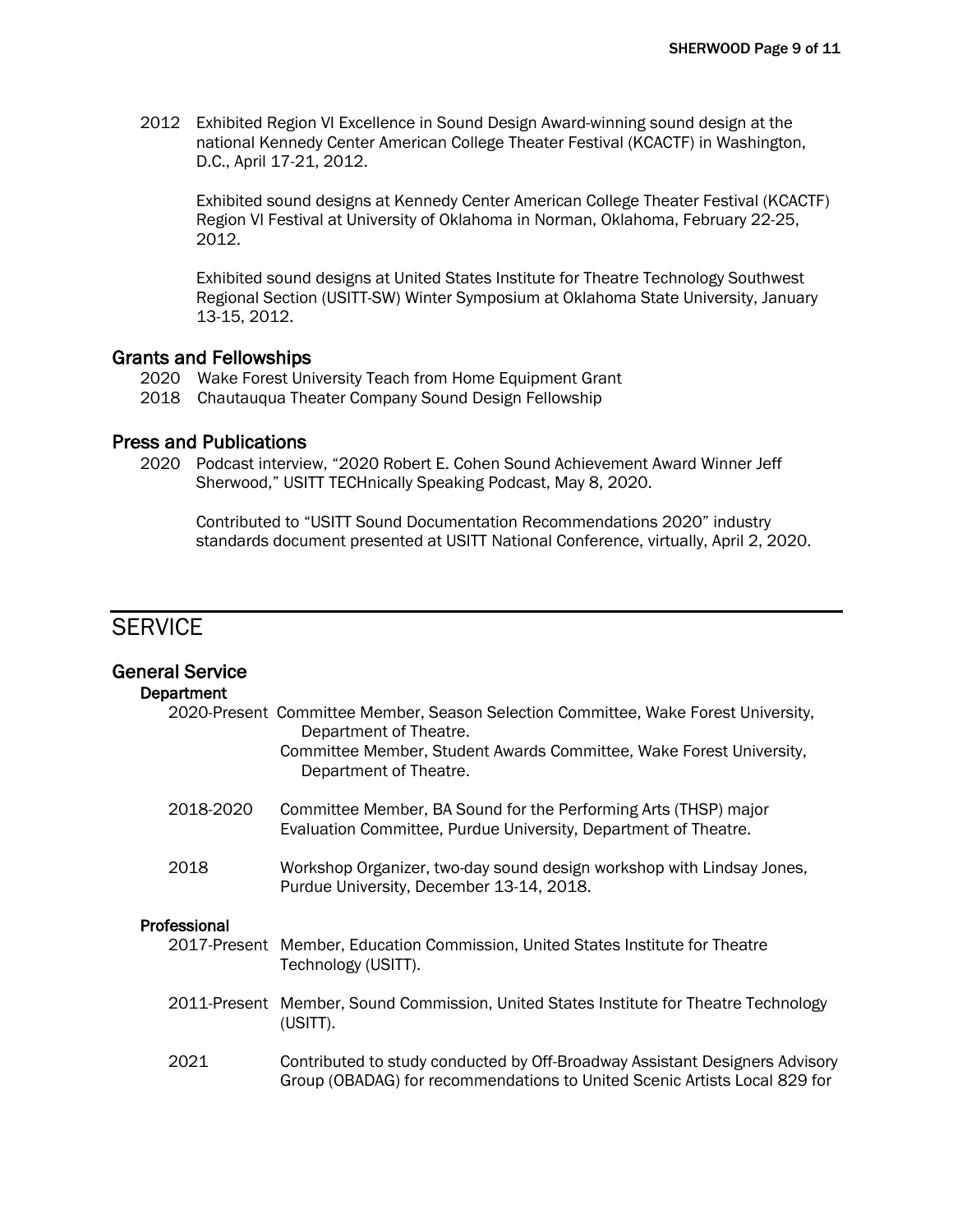improved working conditions of design assistants in the 2021 Off-Broadway Collective Bargaining Agreement.

Juror for United States National/Professional and Student/Emerging Designer exhibitions for 15th Prague Quadrennial 2023, United States Institute for Theatre Technology, January 11-25, 2021.

- 2019 Recommender to the awards committee for the KCACTF/Eugene O'Neill Theater Center Sound Design Fellowship Award and the Williamstown Theatre Festival Sound Design Fellowship Award at the Kennedy Center American College Theater Festival, Washington, D.C., April 17, 2019.
- 2018 USITT National Conference Outdoor Stage Sound Lab Supervisor in Fort Lauderdale, Florida, March 11-17, 2018.
- 2016 USITT National Conference Mainstage Sound Volunteer Supervisor in Salt Lake City, Utah, March 13-19, 2016.
- 2014 USITT National Conference Mainstage Sound Volunteer in Fort Worth, Texas, March 23-29, 2014.
- 2011-2014 Treasurer, United States Institute for Theatre Technology (USITT) Oklahoma City University Chapter.

# Public/Community

- 2020-2021 Provided live meeting broadcasting event audio and video support (donated), The Church of Jesus Christ of Latter-day Saints, Winston-Salem North Carolina Stake.
- 2017-2020 Consulting Services (donated), The Church of Jesus Christ of Latter-day Saints, Lafayette Indiana Stake, West Lafayette, Indiana.
- 2016-2017 Audio Production Support (donated), "Carols on Columbus" Christmas Concert at The Church of Jesus Christ of Latter-day Saints, Lincoln Square Building, New York City, New York.
- 2015-2017 Provided live meeting broadcasting event audio support (donated), The Church of Jesus Christ of Latter-day Saints, New York New York Stake.

## **Consulting**

- 2021 Consultant for Dream Design meetings for two new plays at the National Playwrights Conference at the Eugene O'Neill Theater Center in Waterford, Connecticut.
- 2019 Consultant on touring sound system and sound engineer training for Purdue Musical Organizations (PMO) Varsity Glee Club.

Consultant on room acoustics for Blue Gene's Pub at the Eugene O'Neill Theater Center in Waterford, Connecticut.

Consultant for Virginia Tech University's Studio Theatre control booth renovation project, including designing equipment layout in Blacksburg, Virginia.